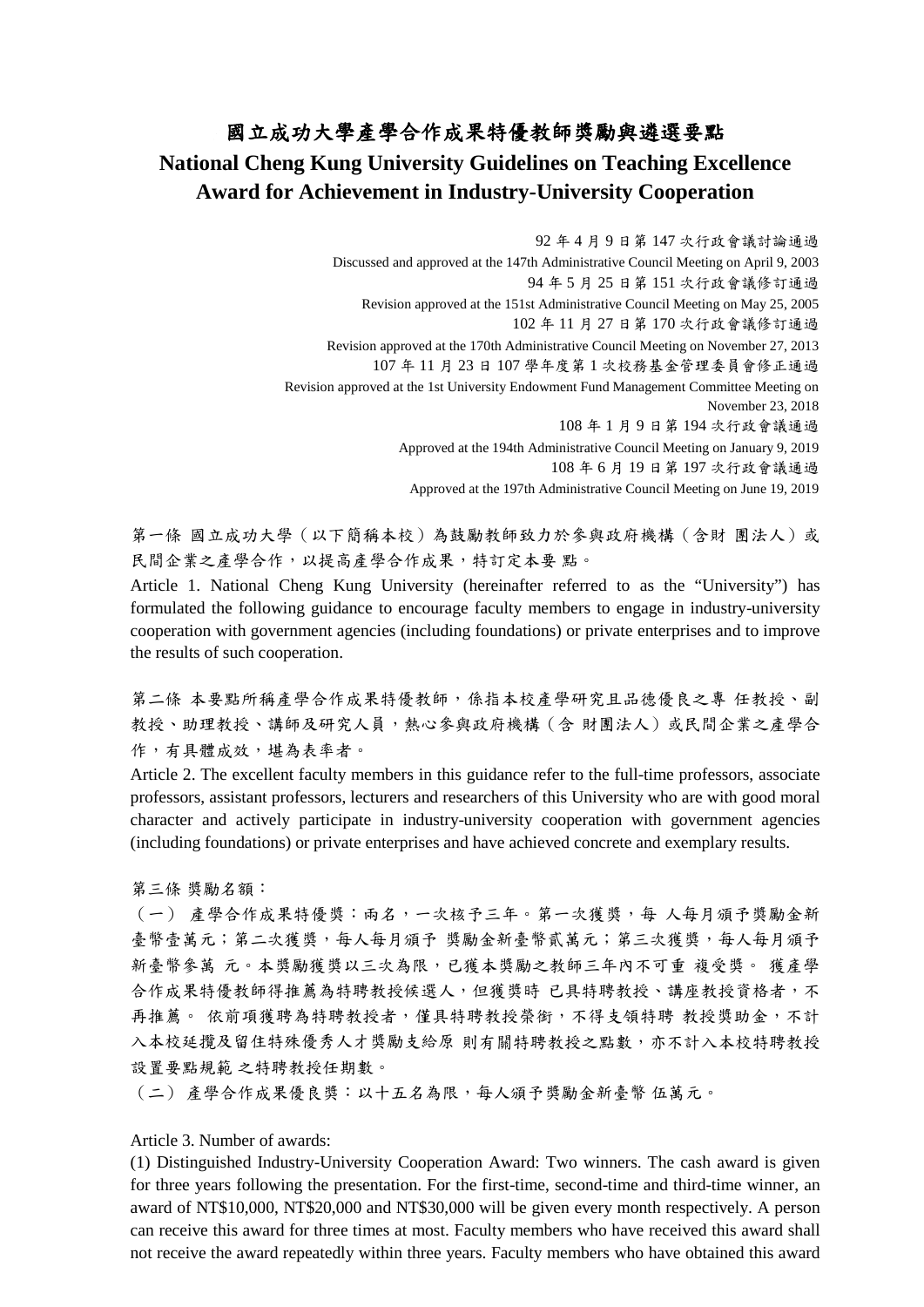may be recommended as candidates for Distinguished Professors, but those who have obtained the qualification of Distinguished Professor or Chair Professor at the time of winning the prize will not be recommended. Those who are appointed as Distinguished Professors in accordance with the preceding paragraph are entitled to the title of Distinguished Professors only, and shall not be entitled to the grant of Distinguished Professors, nor shall they be given the points awarded to Distinguished Professors in accordance with the "Principle of Recruiting and Retaining Special Talents", nor shall they be counted into the term of office of Distinguished Professors in accordance with the "Regulations on the Establishment of Distinguished Professors" of the University.

(2) Outstanding Industry-University Cooperation Award: This award can be given to 15 faculty members at most. Each winner will be awarded NT\$50,000.

第四條 本校為辦理產學合作成果特優教師遴選事宜,設產學合作成果特優教師 遴選委員會 (以下簡稱本會),置委員十四人,除研發長、研究總中心主 任、各學院院長為當然委員外, 其餘委員由召集人向校長推薦聘任之。 本會由研發長擔任召集人並為主席,經委員三分之二 以上出席始可開議,出席委員三分之二以上同意,始可作成決議。

Article 4. In order to select faculty members with excellent industry-university cooperation results, the University has set up a Selection Committee for Teaching Excellence Award for Achievement in Industry-University Cooperation (hereinafter referred to as the "Committee"), which consists of 14 members, with the VP for R&D, the CEO of the Research and Services Headquarters (RSH) and the dean of each college as ex-officio members. Other members are recommended and appointed by the convener to the President. The Committee shall be convened and chaired by the VP for R&D. A decision shall be made upon the attendance of more than two-thirds of the members and the consent of more than two-thirds of the members present.

第五條 本獎勵之遴選作業於每年九月底前辦理。由申請人檢附產學合作成果相 關證明文 件,提報研發處統籌彙整,經主計室、財團法人成大研究發展 基金會,及技術移轉育成中心 確認後,送本會審查,通過後報請校長獎勵之。

Article 5. The selection of this award will be conducted before the end of September every year. The applicant shall submit the relevant documents of industry-university cooperation results to the Office of Research and Development for overall collection. After being confirmed by the Accounting Office, the NCKU Research and Development Foundation and the Technology Transfer and Business Incubation Center, the application shall be submitted to the Committee for review and then submitted to the President for awarding.

第六條 本要點所稱已簽約執行之產學合作專題研究計畫案,僅限以本校名義簽 約之產學合 作計畫案。

Article 6. The industry-university cooperation research projects refer in these guidelines are limited to those signed in the name of the University.

第七條 本會評選內容如下:

(一) 對於產業、社會,及學術上之具體貢獻。

(二) 前三個學年度獲得專利件數、技術移轉或授權件數、金額等產 學績效項目。

(三) 前三個學年度擔任計畫主持人,並已簽約執行之產學合作專題 研究計畫案其計畫管 理費核定總金額。

Article 7. The selection criteria are as follows:

(1) Specific contributions to industry, society, and academia

(2) Amount, profit or other performance indicators such as number of patents obtained, number of technology transfer or authorization in the last three academic years

(3) Total management fee of the approved project for the industry-university cooperation research